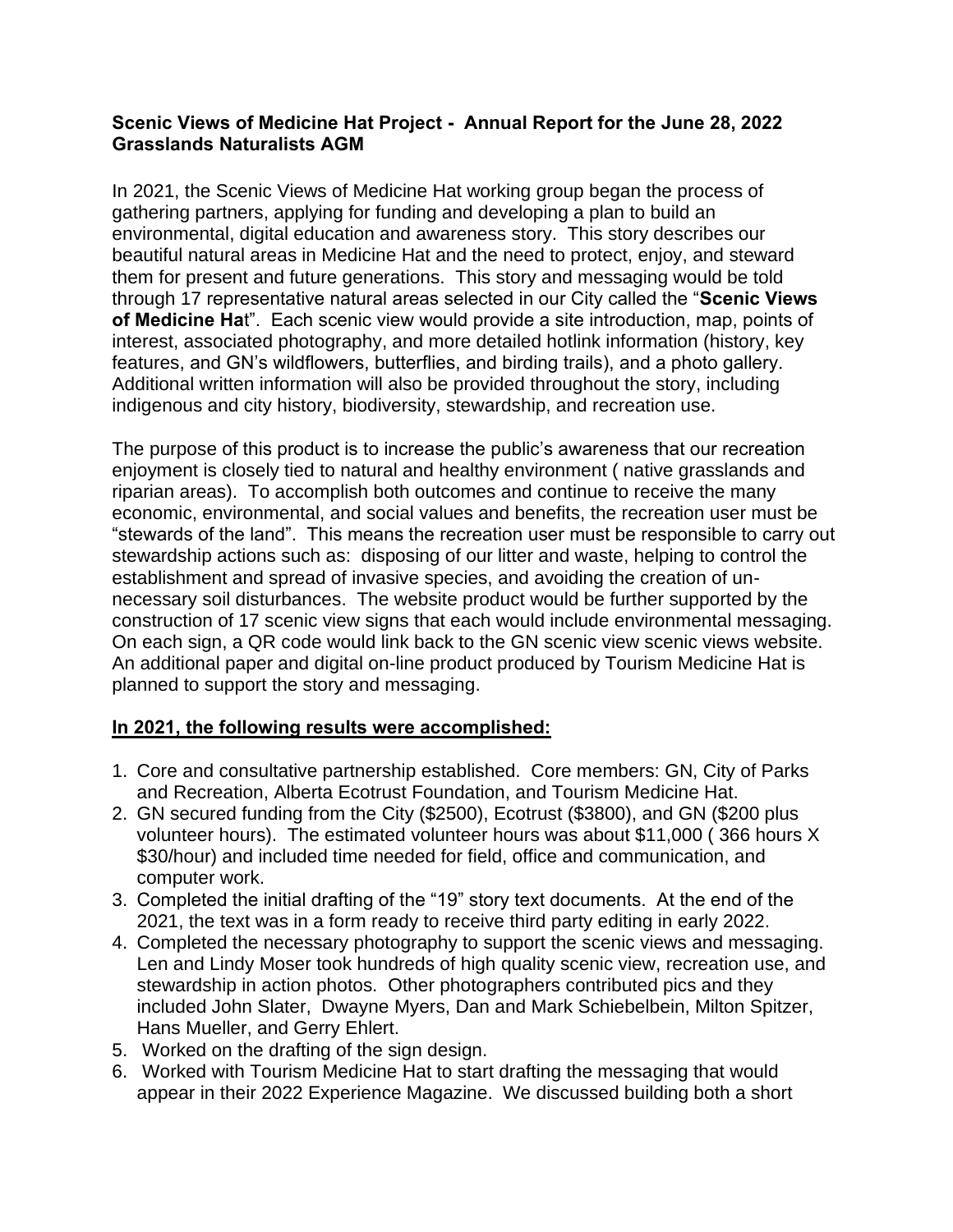paper version (a few selected scenic views represented), and an extended on line digital version that housed all 17 scenic views.

## **Bouquets and Challenges**

For the most part, most plans and milestones have been achieved and we are moving forward towards the intended completion date of product by June 30, 2022 ( signs, environmental text, pics, and website). In addition the City was very helpful in working with us to complete this project, including addressing challenges. Our core team is to be acknowledged for their many dedicated hours and effort towards the quality completion of this product.

However, in 2021 we faced a major challenge which has increased our project costs, requires additional funding, and has delayed our anticipated full completion of the Scenic Views of Medicine Hat by June 30, 2022.

In 2021, we ran into a problem with completing the making and installing of the 17 scenic view signs. The actual cost of making and installing the signs was near double our estimated cost (\$6,000) and funds available. This has meant in 2021 we could only afford the making and installing of 8 scenic view signs. This ability includes the City providing us with additional top up funds (\$500). Installation of these 8 signs is carried over into 2022. This situation, coupled with some delays in providing our website builder with the necessary finalized draft products means the intended completion date of the scenic views website product will be extended past June 30, 2022. We will only be able to have a completed product based on 8 scenic views vs the intended 17 scenic views. This has been discussed and understood by our contract agreement funding partner Alberta Ecotrust Foundation. In 2021, we applied but were unsuccessful in securing funding from the City Vibrancy, Canadian Fertilizer, and TD Friends of the Environment funding organizations.

**Note**: Regarding our 2022 plans, the 8 signs including sign design have been made and installed. Excepting the Indigenous History document we have finalized the other 18 planned documents. In addition, all the pics are now digitally filed for use, our website builder is in the process of constructing the scenic views product for the 8 completed scenic views, and we await doing the final editing and proof review. We are currently planning to apply to the Alberta Ecotrust Foundation to help us fund the remaining 9 signs and complete the intended scenic views website product. Based on 2021/2022 actual costs of making and installing of the 8 signs, we estimated the making and installing of the 9 scenic view signs will cost us about \$10,000. If successful, GN is required to make a 20% cost share towards the completion of project. We plan on providing a bit of cash and the balance made up by our volunteer field and computer hours. GN and Tourism Medicine Hat have completed the Experience Magazine paper and online digital scenic views story.

See also [https://www.tourismmedicinehat.com](https://www.tourismmedicinehat.com/) (see pages 72 to 75 A, B, C and D of the 2022 Tourism Medicine Hat's Experience Guide)